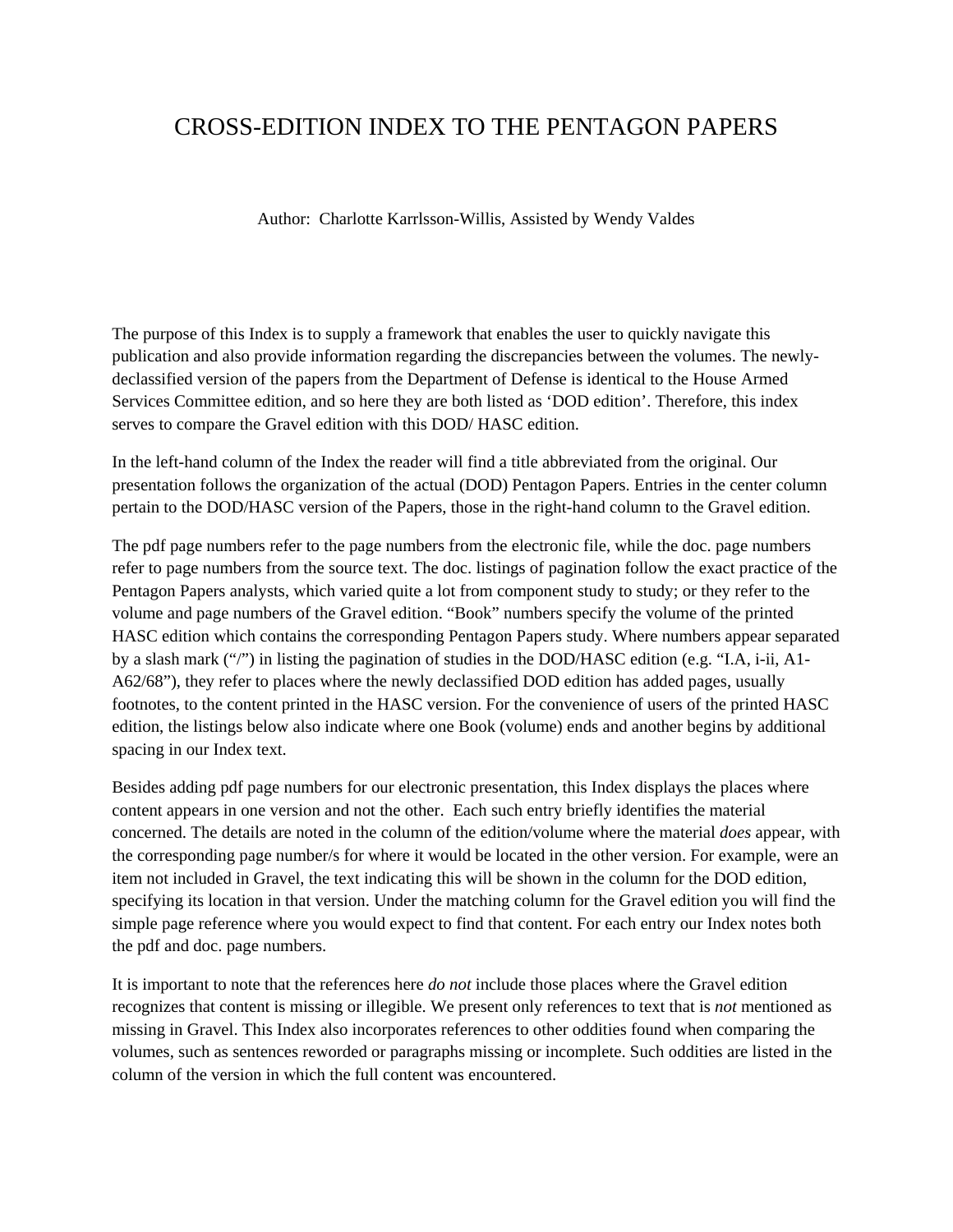Gravel edition

(Page numbers are prefixed by a letter in the HASC/NARA (DOD) editions; a slash ("/") following the last page number indicates additional pages in the NARA edition. These are usually footes or bibliography. The Gravel edition is not footnoted.)

Part I. *Vietnam and the U.S., 1940-1950* 

| U.S. Policy, 1940-1950     | Book 1, I.A: i-ii, A1-A62/68 | I, 1-52  |
|----------------------------|------------------------------|----------|
| Character of the Viet Minh | Book 1, I.B: B1-B69/73       | I, 42-47 |
| Ho Chi Minh                | Book 1, I.C: C1-C104         | I, 47-52 |

Part II. *U.S. Involvement in the Franco-Viet Minh War, 1950-1954* 

| U.S., France, and Vietnam                                                                                            | Book 1, II.A: i, A1-A53/54                                                                                                        | I, 53-88                                                                                                                                                                                                                                     |
|----------------------------------------------------------------------------------------------------------------------|-----------------------------------------------------------------------------------------------------------------------------------|----------------------------------------------------------------------------------------------------------------------------------------------------------------------------------------------------------------------------------------------|
|                                                                                                                      | pdf page 8, doc. Page A-3                                                                                                         | pdf pages 3-4, doc. pages 55-57<br>Last para. seems to be added, along<br>with sections titled "THE<br><b>INTERAGENCY DEBATE OVER</b><br><b>U.S. INTERVENTION IN</b><br>INDOCHINA" and "THE<br><b>ATTEMPT TO ORGANIZE</b><br>"UNITED ACTION" |
|                                                                                                                      | pdf pages 63-65, doc.<br>Pages B-1-B-3<br>Section II b. "TOWARD A<br>NEGOTIATED SETTLEMENT:<br>SUMMARY" not included<br>in Gravel | pdf page 36, doc. Page 88                                                                                                                                                                                                                    |
| <b>Toward Negotiations</b>                                                                                           | Book 1, II.B: B1-B31/36                                                                                                           | I, 88-107                                                                                                                                                                                                                                    |
| Part III. The Geneva Accords                                                                                         |                                                                                                                                   |                                                                                                                                                                                                                                              |
|                                                                                                                      | In full                                                                                                                           | Gravel seems to summarize the<br>entire section.                                                                                                                                                                                             |
| U.S. Planning and Diplomacy<br>Role of State of Vietnam<br>Viet Minh and Sino-Soviet<br>Intent of the Geneva Accords | Book 1: III.A: i, A1-A42/A44<br>Book 1: III.B: B1-B28<br>Book 1: III.C: C1-C26/28<br>Book 1: III.D: D1-D26/27                     | Mixed Together, I, 108-178,<br>270-284                                                                                                                                                                                                       |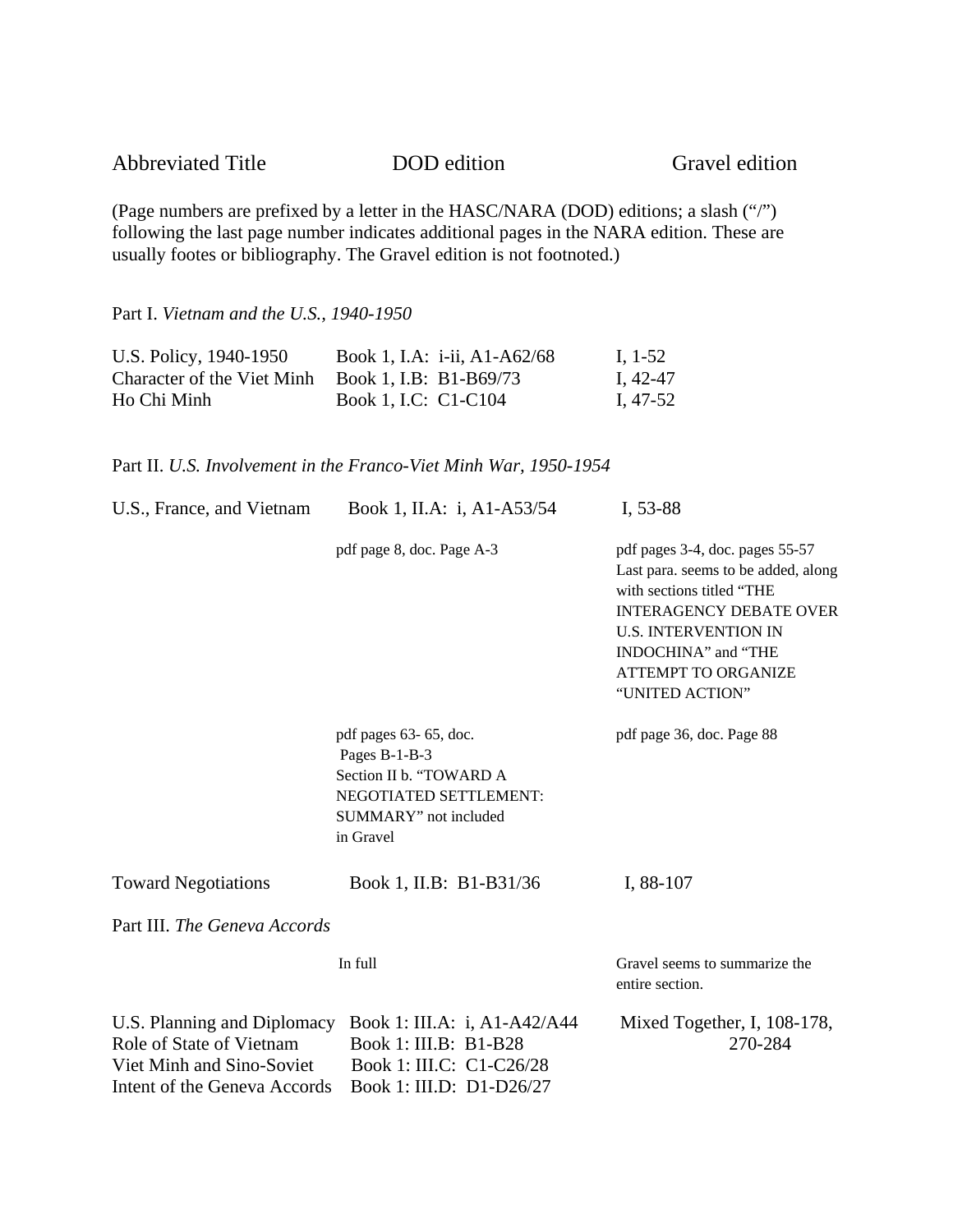|                              | (General Section A) Eisenhower Commitments: Military Aid for Diem, 1954-1960                                                                                                                                                                                                                         |                            |
|------------------------------|------------------------------------------------------------------------------------------------------------------------------------------------------------------------------------------------------------------------------------------------------------------------------------------------------|----------------------------|
| <b>NATO/SEATO Comparison</b> | Book 1: IV.A.1: i, A1-A51                                                                                                                                                                                                                                                                            | Does Not Appear in Gravel  |
| Aid for France 1950-1954     | Book 1: IV.A.2: i-iv, 1-24                                                                                                                                                                                                                                                                           | I, 179-204                 |
| U.S. and French Withdrawal   | Book 1: IV.A.3: i-xviii, 1-40/51                                                                                                                                                                                                                                                                     | I, $204 - 241$             |
|                              | (Through the remainder of the study the handling of page numbers varies, sometimes prefixed by<br>a letter, sometimes not; at times denominated as letters [eg "a-TT"] or number combinations [eg<br>"6.1"]. Pages containing footnotes added to the text continue to be denoted by the slash mark.) |                            |
| U.S. Training of Vietnamese  | Book 2: IV.A.4: 1.1-6.1, A-TT,<br>i-ii, 1-31/52                                                                                                                                                                                                                                                      | Does Not Appear in Gravel  |
| Origins of the Insurgency    | Book 2: IV.A.5: i, 1-37<br>Tab 1: i-ii, 1-33/50<br>Tab 2: 1-71/82<br>Tab 3: i-ii, 1-71/89<br>Tab 4: i-ii, 1-99                                                                                                                                                                                       | I: 242-269, 284-346        |
|                              | (General Section B) Counterinsurgency: The Kennedy Commitments, 1961-1963                                                                                                                                                                                                                            |                            |
| Kennedy Programs, 1961       | Book 2: IV.B.1: i-vi, 1-22,<br>Two unpaginated (contents),<br>1-148/159                                                                                                                                                                                                                              | $II: 1-127$                |
|                              | pdf page 63, doc. Page26<br>Map not included in Gravel                                                                                                                                                                                                                                               | pdf page 36, doc. page 36  |
| Strategic Hamlets 1961-1963  | Book 3: IV.B.2: i-ix, 1-36/43                                                                                                                                                                                                                                                                        | $II: 128-159$              |
|                              | pdf page 24, doc. page 9<br>Map not included in Gravel                                                                                                                                                                                                                                               | pdf page 11, doc. page 138 |
|                              | pdf pages 38-42, doc. pages 23-27<br>Maps not included in Gravel                                                                                                                                                                                                                                     | pdf page 24, doc. page 151 |
|                              | The Advisory Buildup (to 1967) Book 3: IV.B.3: $i-x$ , 1-23,<br>1-112/124                                                                                                                                                                                                                            | III: 408-514               |
| Phased U.S. Withdrawal       | Book 3: IV.B.4: i-vii, a-g, 1-40/44                                                                                                                                                                                                                                                                  | II: $160-200$              |
|                              | pdf page 28, doc. page 8<br>Graph not included in Gravel                                                                                                                                                                                                                                             | pdf page 19, doc. page 178 |
|                              | pdf page 47-49, doc.<br>pages 27-29                                                                                                                                                                                                                                                                  | pdf page 32, doc. page 191 |
|                              | Graphs not included in Gravel                                                                                                                                                                                                                                                                        |                            |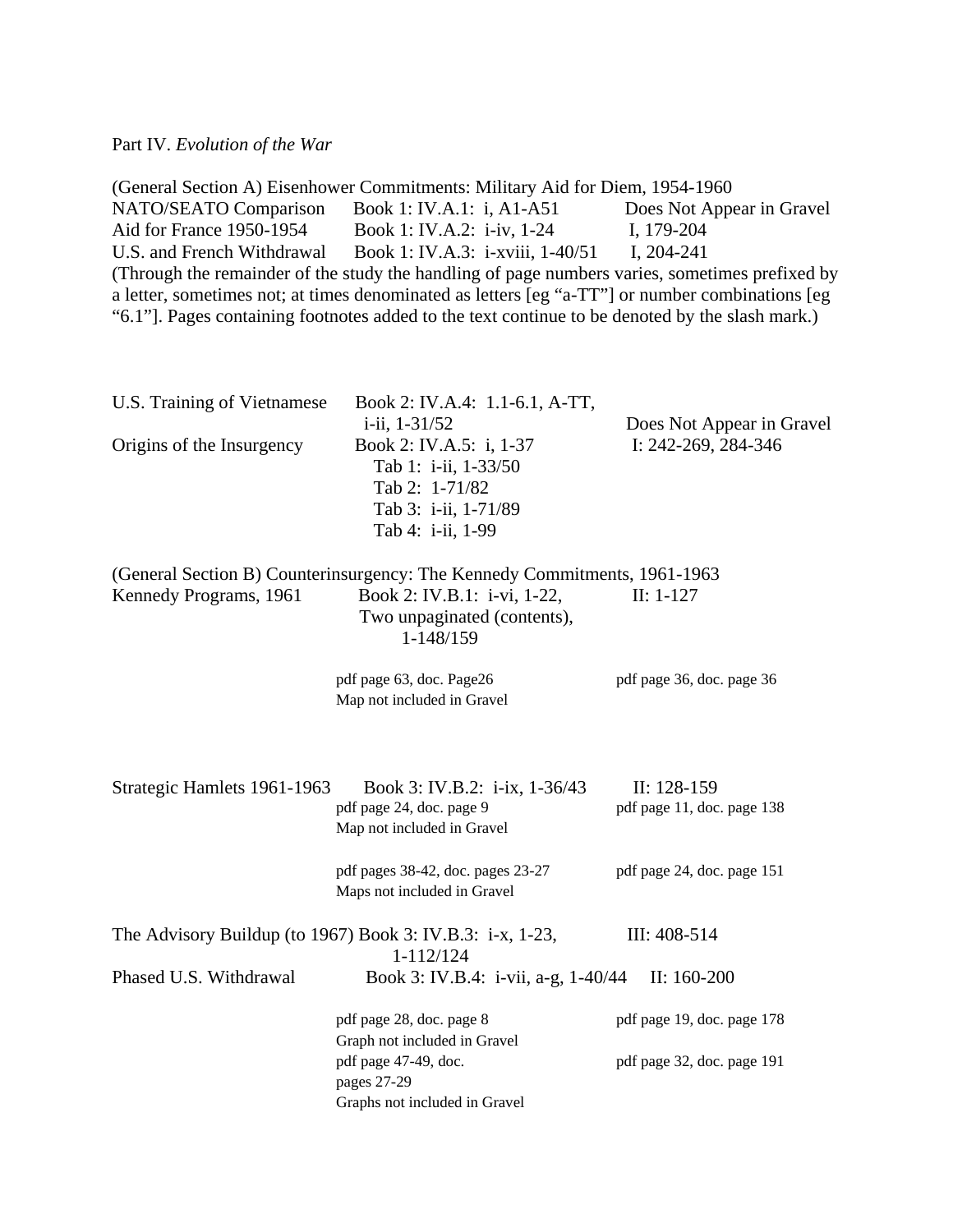(General Section C: Direct Action: The Johnson Commitments, 1964-1968) U.S. Programs 1963-1965 Book 3: IV.C.1: i-vii, a1-a16, III: 1-105 1-120/128 Military Pressure, Feb-June 1964 Book 3: IV.C.2 (a): i-xxvii, III: 106-107, 117-182 1-40/48

Diem's Overthrow, 1963 Book 3: IV.B.5: i-xxxiii, 1-68/84 II: 201-276

Military Pressure, July-October Book 4: IV.C.2 (b): i-vii, 1-10, III: 107-111, 182-206 1-42/52 (plus 24 pages of documents)

> pdf page 58. Doc. page 35 pdf page 25, doc. page 201 Para. "In the analysts' view… condition holds" Not included in Gravel

Military Pressure, November-

| December 1964 | Book 4: IV.C.2 (c): $i$ -xvii, a-b,<br>1-80/94                         | III: 111-117, 206-268      |
|---------------|------------------------------------------------------------------------|----------------------------|
|               | pdf page 54, doc. page 29                                              | pdf page 32, doc page. 230 |
|               | Body of Paragraph starting                                             |                            |
|               | "option C" not included in Gravel                                      |                            |
|               | pdf pages 80-81, doc. pages 55-56                                      | pdf page 51, doc. page 249 |
|               | Para. "The statement  pattern of<br>operations" Not included in Gravel |                            |
|               | pdf page 82, doc. 57                                                   | pdf page 52, doc. page 250 |
|               | Phrase "After the meeting" not included                                |                            |
|               | in Gravel                                                              |                            |
|               |                                                                        |                            |
|               | pdf page 97, doc page 72<br>bottom, sentence "However, cabling         | pdf page 64, doc page 262  |
|               | covered above" not included                                            |                            |
|               | and changed from "recommendations to take"                             |                            |
|               | to "calls for"                                                         |                            |
|               | pdf pages 98-99, doc. pages 73-73                                      | pdf page 65, doc. page 263 |
|               | Para. "Public Debate" not complete in                                  |                            |
|               | Gravel including beginning of following para.                          |                            |
|               |                                                                        |                            |
|               | pdf page 102, doc page 77                                              | pdf page 67, doc. page 265 |
|               | Para. starting "the reasons" first sentence<br>re-worded in Gravel     |                            |
|               |                                                                        |                            |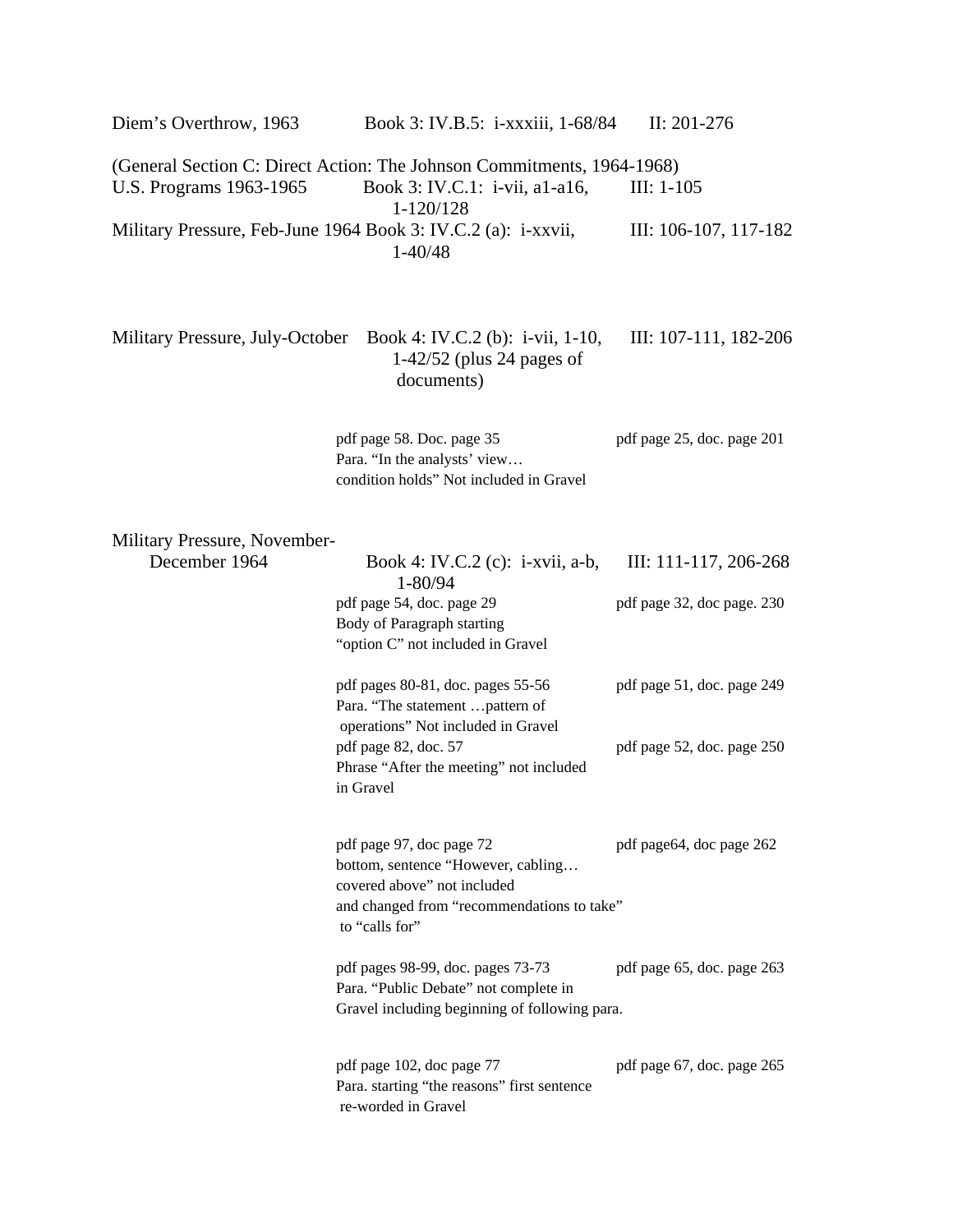|                               | pdf page 103, doc. page 78<br>word change from "underlying" to<br>"high among"                                 | pdf page 68, doc page 266  |
|-------------------------------|----------------------------------------------------------------------------------------------------------------|----------------------------|
| <b>ROLLING THUNDER Begins</b> | Book 4: IV.C.3: i-xxvii, a-c,<br>$1 - 149$                                                                     | III: 269-388               |
|                               | pdf page 43, doc page 8<br>Para. "Ominous Developments" not<br>complete in Gravel                              | pdf page 24, doc page 292  |
|                               | pdf page 45, doc. page 10<br>Phrase "Bien Hoas' cannot be prevented"<br>not included in Gravel                 | pdf page 25, doc. page 293 |
|                               | pdf page 54, doc. page 19<br>para. "To gain an impression" not included<br>in Gravel as well as attached chart | pdf page 32, doc. page 300 |
|                               | pdf pages 59-60, doc pages 24-25<br>Para. "It is worth noting" not complete<br>in Gravel                       | pdf page 35, doc. page 304 |
|                               | pdf page 65, doc. page 30<br>Para. "Officially, Hanoi" not complete<br>in Gravel                               | pdf page 40, doc page. 308 |
|                               | pdf page 67, doc. page 32<br>Para. "The mood of the mission"<br>not included in Gravel                         | pdf page 42, doc. page 310 |
|                               | pdf pages 68-69, doc. pages 32-33<br>Para. "Vietnamese talk is full of"<br>not complete in Gravel              | pdf page 43, doc. page 311 |
|                               | pdf page 76, doc. page 41<br>Phrase "as it unfolds" from para.<br>"we do not believe" Not included in Gravel   | pdf page 49, doc. page 317 |
|                               | pdf page 85, doc. page 50<br>Para. "As I have said" not complete in Gravel                                     | pdf page 55, doc. page 323 |
|                               | pdf page 87, doc. page 52<br>Para. "Addressees should inform"<br>not complete in Gravel                        | pdf page 56, doc. page 324 |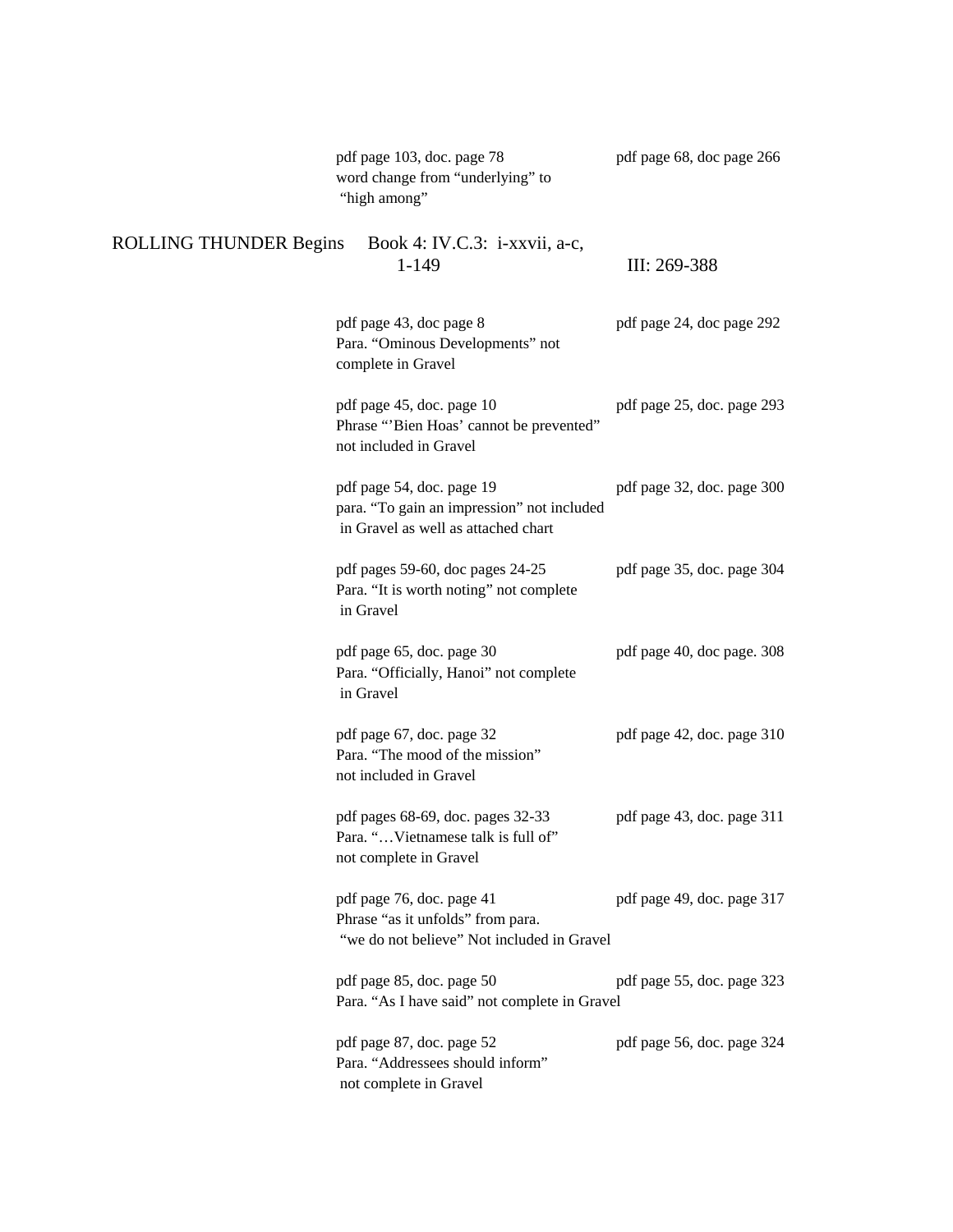|                      | pdf page 88, doc. page 53<br>Para. "Political Turbulence" not complete<br>in Gravel                                                                         | pdf page 57, doc. page 325                                                                           |
|----------------------|-------------------------------------------------------------------------------------------------------------------------------------------------------------|------------------------------------------------------------------------------------------------------|
|                      | pdf pages 89-90, doc. pages 54-55                                                                                                                           | pdf page 58, doc. page 327<br>References [words missing] but<br>nothing is missing from this section |
|                      | pdf page 94, doc. page 59<br>Para "Over the weekend" final sentence not<br>included in Gravel                                                               | pdf page 62, doc. page 330                                                                           |
|                      | pdf page 95, doc. page 60<br>Para. "We have talked over" not complete<br>in Gravel                                                                          | pdf page 63, doc. page 331                                                                           |
|                      | pdf page 106, doc. page 71<br>Word "features" switched for "ideas" of<br>para. "the March 15"                                                               | pdf page 71, doc. page 339                                                                           |
|                      | pdf page 122, doc. page 87<br>"d. red 'flash points'" point #11 not<br>included in Gravel                                                                   | pdf page 82, doc. page 350                                                                           |
|                      | pdf page 129, doc. page 94<br>Para. "To illustrate his caution" not<br>complete in Gravel                                                                   | pdf page 86, doc. page 354                                                                           |
|                      | pdf page 132, doc. page 96<br>End of para. "It is worth noting" and speech<br>from the President not included in Gravel                                     | pdf page 88, doc. page 356                                                                           |
|                      | pdf page 133, doc. page 97<br>Para. "The window to peace is still open"<br>not included in Gravel                                                           | pdf page 89, doc. page 357                                                                           |
|                      | pdf page 158, doc. page 122<br>Para. "Any success in carrying out" not<br>complete in Gravel<br>pdf pages 130-131 doc. page 95<br>Page 95 has been repeated | pdf page 107, doc. page 375                                                                          |
| Marines to Da Nang   | Book 4: IV.C.4: <i>i-xvi</i> , 1-25                                                                                                                         | III: 389-390, 398-404,<br>417-433                                                                    |
| Initial U.S. Buildup | Book 4: IV.C.5: 1-135                                                                                                                                       | III: 390-398, 404-417,<br>433-485                                                                    |
|                      | pdf pages 81-85, doc. pages 72-76                                                                                                                           | pdf pages 47-48,<br>doc. pages 456-457                                                               |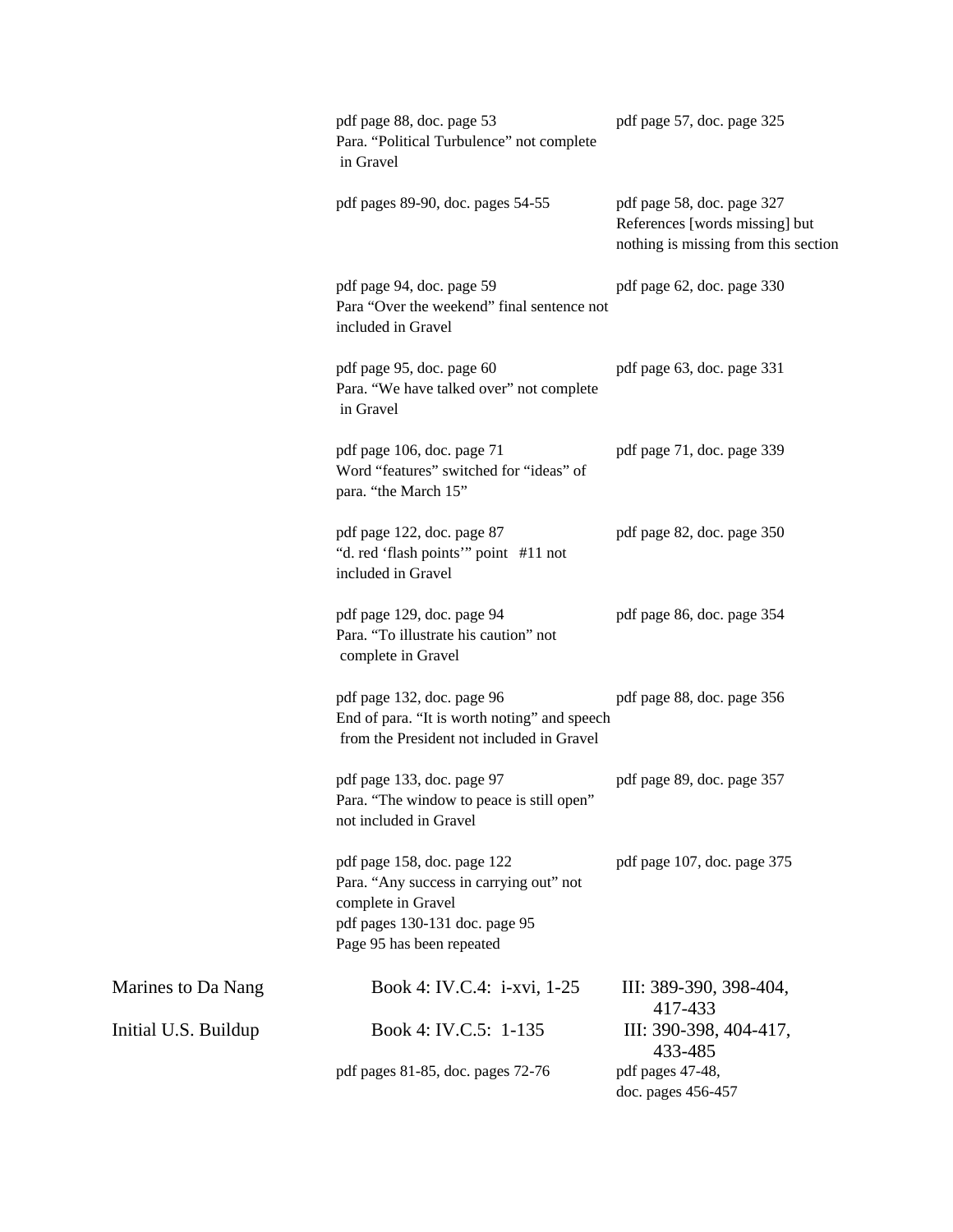|                                                                                     | Department of Defense Cables not included<br>in Gravel                                                                                       |                                                                                                                                                                                                |
|-------------------------------------------------------------------------------------|----------------------------------------------------------------------------------------------------------------------------------------------|------------------------------------------------------------------------------------------------------------------------------------------------------------------------------------------------|
|                                                                                     | pdf pages 106-113, doc. pages 96-103<br>Department of Defense cables not included<br>in Gravel                                               | pdf page 62                                                                                                                                                                                    |
| U.S. Ground Strategy (I)<br>U.S. Ground Strategy (II)<br>U.S. Ground Strategy (III) | Book 5: IV.C.6 (a): $i$ -xviii, $i$ -ii,<br>1-127/133<br>Book 5: IV.C.6 (b): i-ii, 1-235<br>Book 5: IV.C.6 (c): i, $1-93/100$                | IV: 290-387<br>IV: 387-538<br>IV: 538-604                                                                                                                                                      |
| Air War in the North $(I)$<br>Air War in the North (II)                             | Book 6: IV.C.7 (a): 1-180/186<br>Book 6: IV.C.7 (b): i-ii,                                                                                   | $IV: 1-138$                                                                                                                                                                                    |
|                                                                                     | 1-204/208                                                                                                                                    | IV: 138-276                                                                                                                                                                                    |
|                                                                                     | pdf page 132, doc. page 125<br>Entire page not included in Gravel                                                                            | pdf page 86, doc. page 223                                                                                                                                                                     |
|                                                                                     | pdf pages 135-136, doc. pages 128-129                                                                                                        | pdf page 89, doc. page 226<br>After para. "In addition to the loss"<br>until para. "It is not certain that<br>Russia and China", content appears<br>that does not appear in Pentagon<br>Papers |
|                                                                                     | pdf page 166, doc. page 158<br>Para. "China would probably", phrase<br>"possibly including guided missile vessels"<br>not included in Gravel | pdf page 108, doc. page 245                                                                                                                                                                    |
| Pacification                                                                        | Book 6: IV.C.8: i-ix,<br>1-137/144                                                                                                           | II: $515-623$                                                                                                                                                                                  |
| U.S.-Saigon 1963-1965                                                               | Book 7: IV.C.9 (a): i-xi,<br>$1 - 75/85$                                                                                                     | II: 277-284,<br>290-296, 303-361                                                                                                                                                               |
| footnotes for Section 2 of IV.C.9 (a).]                                             | [Note: The NARA edition is missing footnotes numbered 21 to 88 for Section 1, and all                                                        |                                                                                                                                                                                                |
| U.S.-Saigon, 1965-1967                                                              | Book 7: IV.C.9 (b): i-xix, 1-61                                                                                                              | II: $284-290$ ,<br>297-303, 362-407                                                                                                                                                            |
| Statistical Survey of the War                                                       | Book 7: IV.C.10: No pagination,<br>25 pages of charts                                                                                        | Does Not Appear in                                                                                                                                                                             |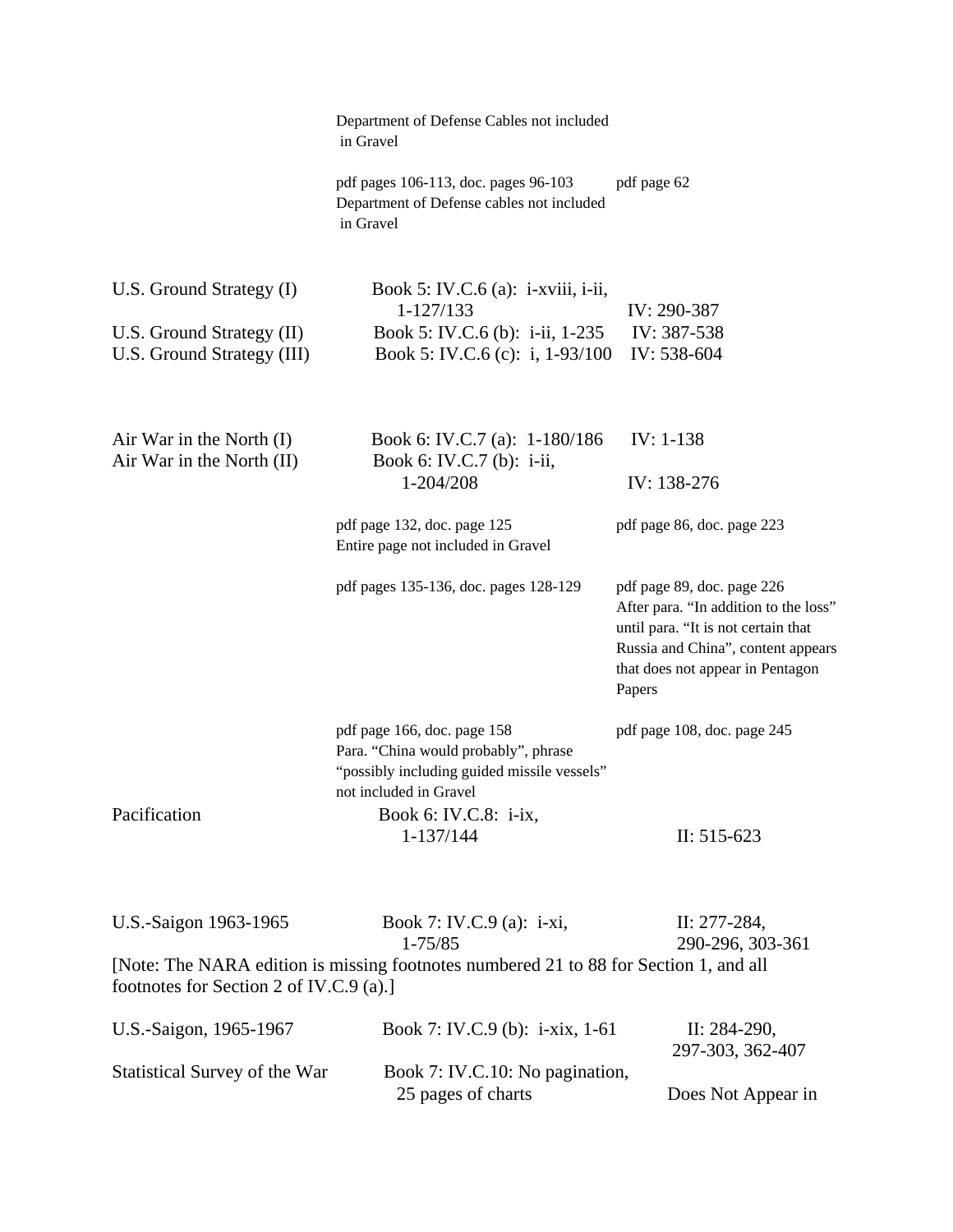(General Section V. Justification of the War) *Public Statements* (A) Truman Administration Book 7: V.A: A1-A5 I: 584-591 Eisenhower Administration Book 7: V.B: B1-B53 I: 587-588, 591-629 Kennedy Administration Book 7: V.C: C1-C46 II:794-831 Johnson Administration Book 7: V.D: i, D, D1-D134 III: 707-743, IV: 626-684 Doc. #1-33 for 1965, and #77-80 for 1967 Not included in Gravel Summaries and table of contents for 1965-1967 combined in second part of document rather than following the format of the Pentagon Papers *Internal Documents* (B) Roosevelt Administration Book 7: V.B.1: i-vii, 1-72 Not in Gravel

Gravel **Gravel** 

Truman Administration, v.I Book 8: V.B.2 (a): i-xxvi, 1-272 Combined in Truman Administration, v.II Book 8: V.B.2 (b): 273-540 I: 347-391 (Only a small fraction of the documents appear in Gravel, but both sets are ordered chronologically, so the table of contents is useful)

| Eisenhower Administration, v.I<br>Book 9: V.B.3 (a): i-Liv, 1-211 | I: $391-433$ |
|-------------------------------------------------------------------|--------------|
| pdf pages 61-106, doc. pages 1-46                                 |              |
| pdf pages 119-188, doc. pages 59-125                              |              |
| pdf pages 194-200, doc. pages 135-140                             |              |
| pdf pages 202-231, doc. pages 142-171                             |              |
| pdf pages 261 - 266, doc. pages 201 - 206                         |              |
| None of these are included in Gravel                              |              |

Eisenhower Administration, v.II Book 9: V.B.3 (b): i-xxx, 212-675 I: 434-573 (Only a small fraction of these documents appear in Gravel, but both sets are ordered chronologically, so the table of contents is useful)

Eisenhower Administration, v.III Book 10: V.B.3 (c): i-xLiv, 676-1056 I: 573-583 (Almost none of these documents appear in Gravel, but both sets are ordered chronologically, so the table of contents is useful)